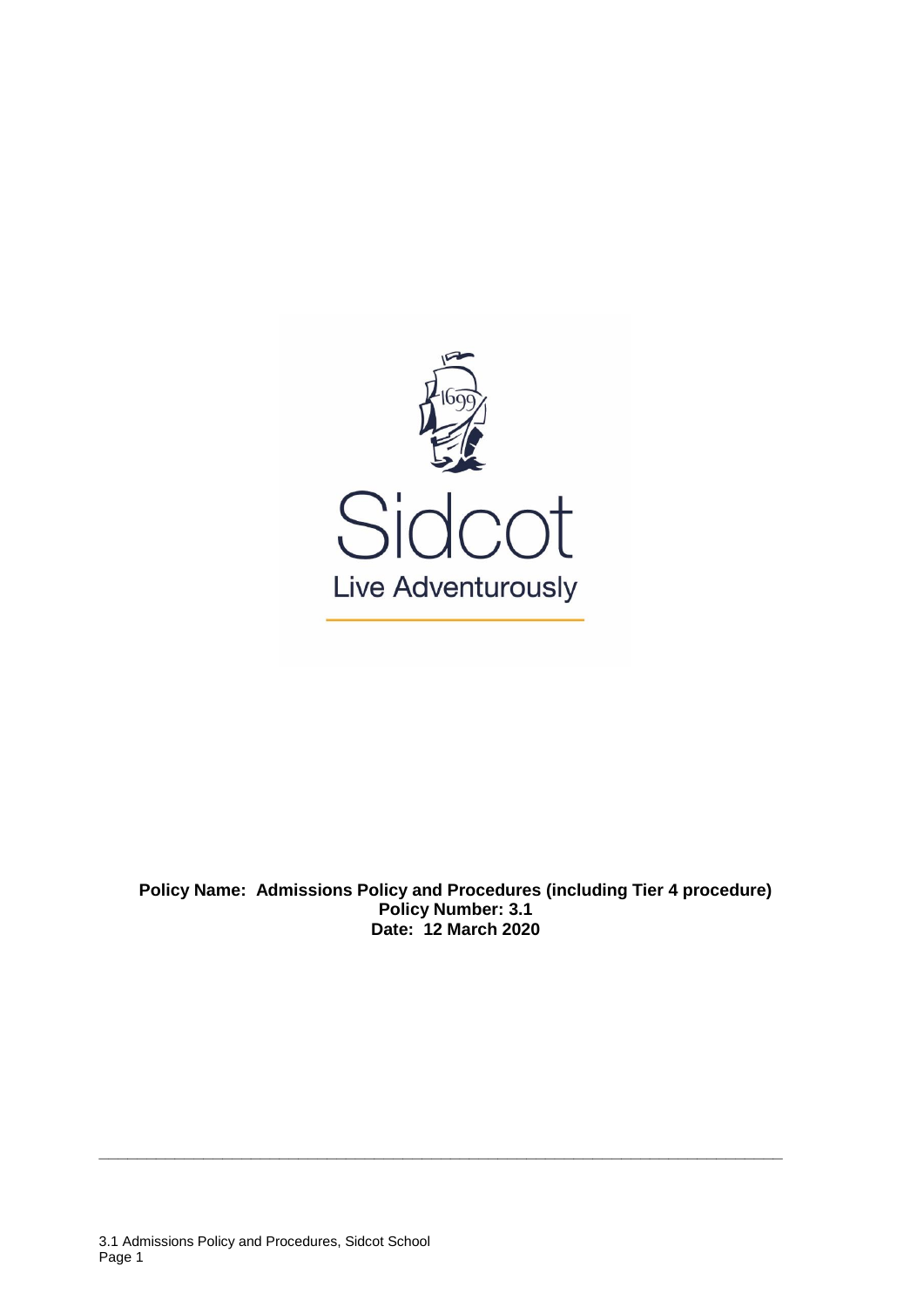# **Table of Contents**

**\_\_\_\_\_\_\_\_\_\_\_\_\_\_\_\_\_\_\_\_\_\_\_\_\_\_\_\_\_\_\_\_\_\_\_\_\_\_\_\_\_\_\_\_\_\_\_\_\_\_\_\_\_\_\_\_\_\_\_\_\_\_\_\_\_\_\_\_\_\_\_\_\_\_\_**

| 1          |                                                        | 3              |
|------------|--------------------------------------------------------|----------------|
| 2          |                                                        | 3              |
| 3          |                                                        | 3              |
| 4          | Disability and Special Educational Needs (SEND)        | $\overline{4}$ |
| 5          |                                                        | 5              |
| 6          |                                                        | 5              |
| 7          |                                                        | 6              |
| 8          |                                                        | 6              |
| 9          |                                                        | $\overline{7}$ |
| 10         |                                                        | 7              |
| 11         |                                                        | 7              |
| 12         | Guardian Requirement for Overseas Students             | 9              |
| 13         | International Students Who Reside Outside the EU / EEA | 9              |
| 14         |                                                        | 10             |
| 15         |                                                        | 10             |
| 16         |                                                        | 10             |
| 17         |                                                        | 11             |
| 18         |                                                        | 11             |
| 19         |                                                        | 11             |
| 20         |                                                        | 12             |
| 21         |                                                        | 13             |
| 22         | <b>Statutory Guidance, Regulations and References</b>  | 12             |
| 23         |                                                        | 12             |
| 24         |                                                        | 13             |
| Appendix 1 | Key Persons Involved in the Admission Process          | 13             |
| Appendix 2 |                                                        | 14             |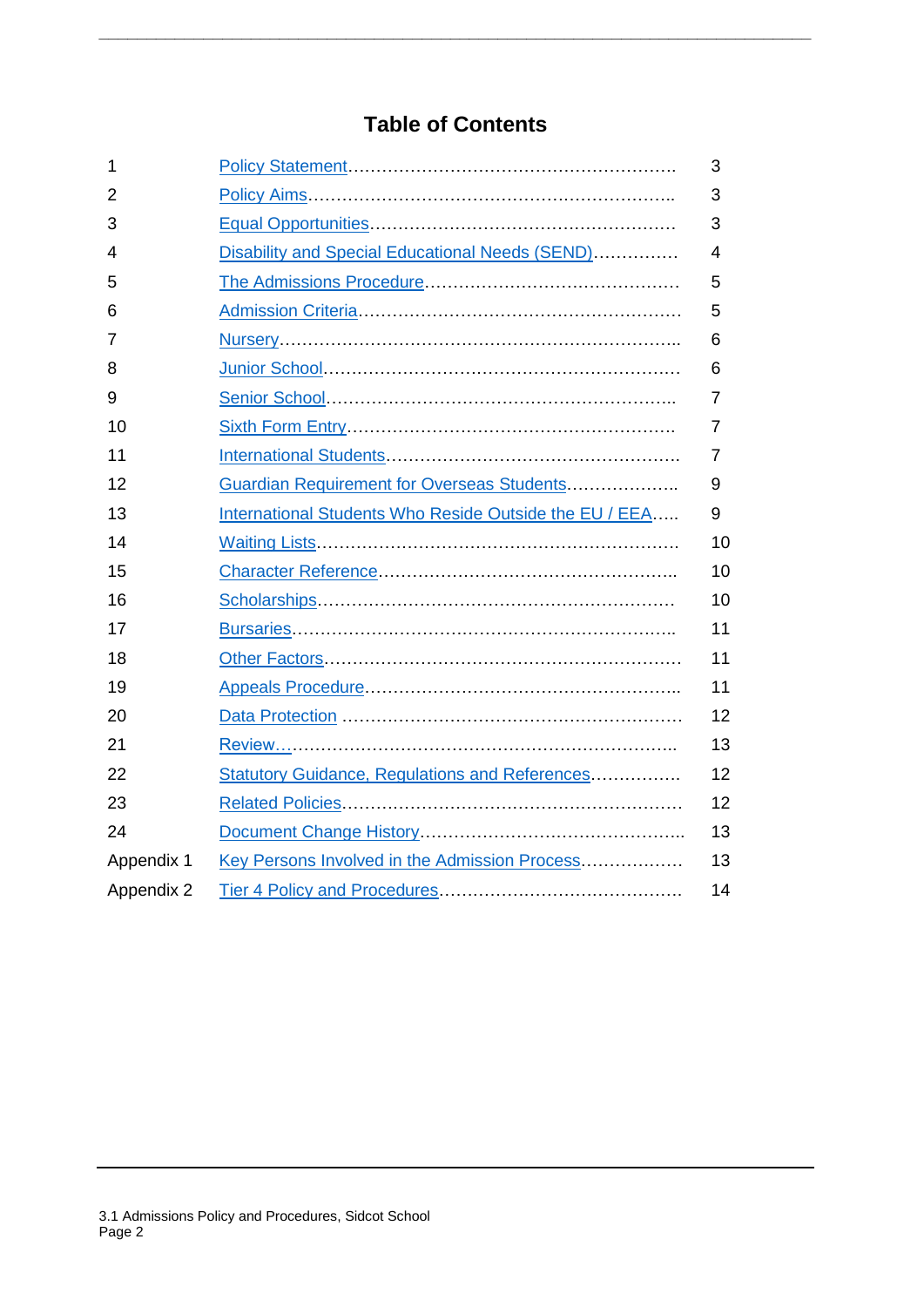## <span id="page-2-0"></span>**1 Policy Statement**

1.1 Sidcot (the School) is a school with the ethos of the Religious Society of Friends ('Quakers') and accepts students from all faiths or none, aged 3 (Nursery) to 18 (Year 13).

**\_\_\_\_\_\_\_\_\_\_\_\_\_\_\_\_\_\_\_\_\_\_\_\_\_\_\_\_\_\_\_\_\_\_\_\_\_\_\_\_\_\_\_\_\_\_\_\_\_\_\_\_\_\_\_\_\_\_\_\_\_\_\_\_\_\_\_\_\_\_\_\_\_\_\_**

1.2 The School is a mainstream school offering a supportive environment that enables all students to achieve to the best of their abilities. This includes those who are 'gifted and talented' and those with mild learning support needs and disabilities, who are suited to the School's Offer. The learning needs of each class as a whole are also taken into account to ensure that all enrolled students will have the opportunity to benefit from the curriculum and extra-curricular activities available

1.3 The School accepts students throughout the year from Nursery to Year 9. Students are able to join examination Years 10 and 12 up to one term late, at the School's discretion, but it will not accept students into Years 11 and 13.

1.4 The School has carefully developed an admissions procedure alongside this policy to enable parents and students to learn more about the School, its educational approach, ethos and leadership. An overview of the process is available on the School Website. Alternatively, the Registrar can be contacted and will give a verbal explanation.

1.5 This policy is available on the School's public website and in hard copy form free of charge. It can be made available in different formats upon request.

## <span id="page-2-1"></span>**2 Policy Aims**

2.1 The aims of this Policy are:

- To ensure compliance with the School's charitable purposes;
- To ensure that the School identifies and welcomes students who will benefit from the School's offer of academic education and activities, and who will contribute to the existing and prospective School community;
- To set out an admissions policy and procedure that is fair to all who apply;
- To comply with the School's obligations under the Equality Act 2010 and other guidance and legislation.

## <span id="page-2-2"></span>**3 Equal Opportunities**

3.1 In applying the Policy and procedure, the School is committed to safeguarding and promoting the welfare of students, welcoming students from all ethnic groups, backgrounds and creeds whilst balancing human rights and freedoms with the lawful needs and rules of the School community and the rights and freedoms of others. The School will not discriminate against prospective students irrespective of their race, colour, religion or belief, national, ethnic or social origin, gender, gender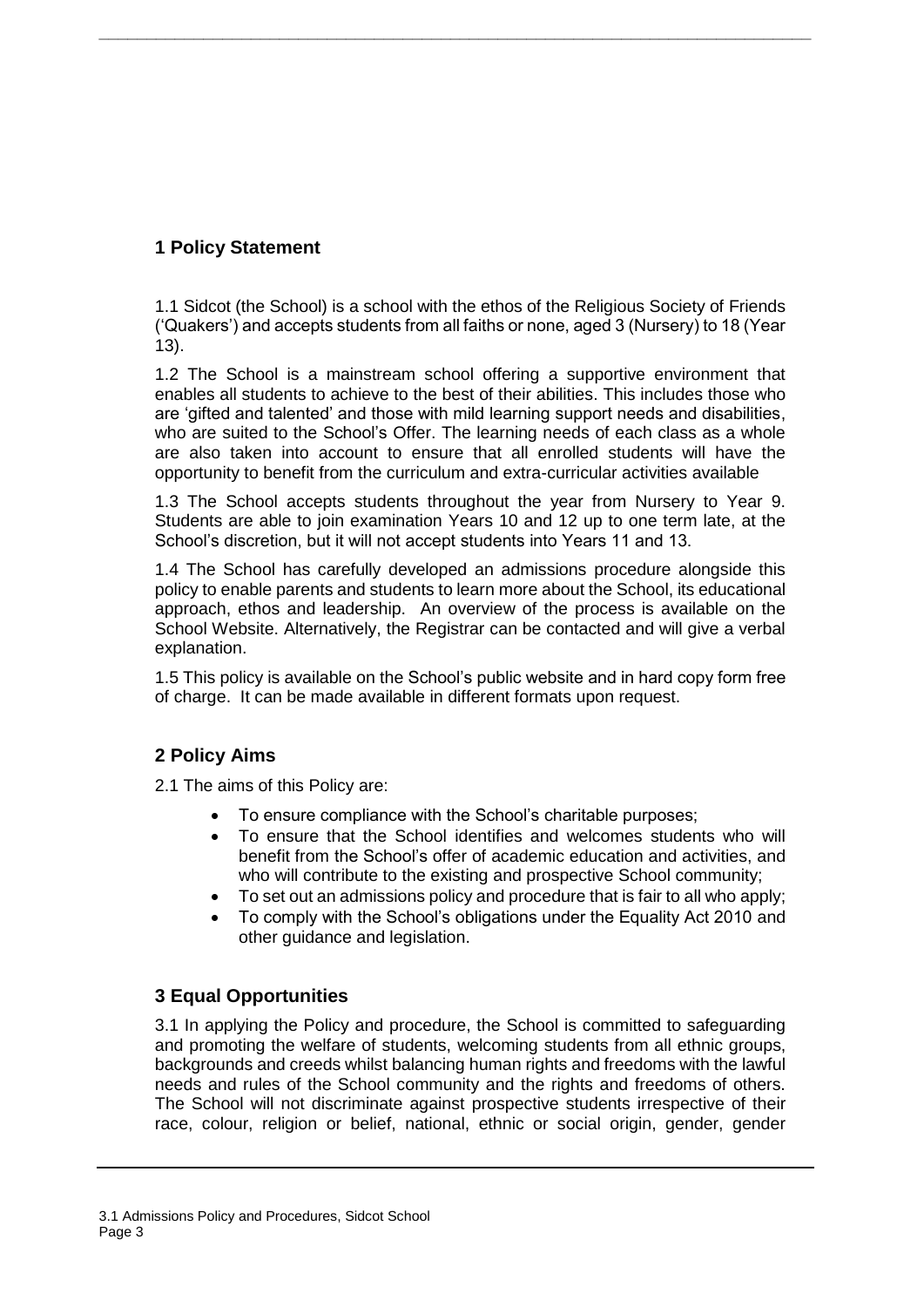reassignment, sexual orientation, pregnancy or maternity, disability or special educational needs.

**\_\_\_\_\_\_\_\_\_\_\_\_\_\_\_\_\_\_\_\_\_\_\_\_\_\_\_\_\_\_\_\_\_\_\_\_\_\_\_\_\_\_\_\_\_\_\_\_\_\_\_\_\_\_\_\_\_\_\_\_\_\_\_\_\_\_\_\_\_\_\_\_\_\_\_**

3.2 The School is active in its responsibilities under the Equality Act 2010 and has an Equal Opportunities Policy - Children (2.11), Special Educational Needs and Disability (6.4) in practice.

3.3 As a Quaker School, Sidcot accepts prospective students from backgrounds of all faiths or none, but who have a commitment to Sidcot's Values. The School does however, expect all its students to attend Meeting for Worship and School assemblies which are fundamental to its ethos.

## <span id="page-3-0"></span>**4 Disability and Special Educational Needs (SEND)**

4.1 The School has a very successful track record in supporting students with mild educational needs including Dyslexia and Dyscalculia, and is registered with CReSTeD (The Council for the Registration of Schools Teaching Dyslexic Pupils).

4.2 At present the School's facilities for students with disabilities are limited, but it will do all that is reasonable to ensure that it makes its premises, culture, policies and procedures, accessible to students with disabilities. The School is not academically selective beyond an expectation that each student has a willingness to learn and is able to access the school curriculum as a whole, subject to reasonable adjustments being made. There is an expectation that students are able to meet their own personal care needs subject to some reasonable adjustments, according to their age. In particular, the School has limited facilities to assist with toileting, feeding, dressing etc.

4.3 Parents must inform the School when making an initial inquiry of any emerging issues, known or suspected special circumstances relating to their child's health, physical and mental well-being, allergies, physical disabilities or learning difficulties or social circumstances which may affect their child's performance in the admissions process and / or ability to fully participate in the education provided by the School and keep the School appraised of any changes.

4.4 Where a parent believes that their child may be in need of learning support, in advance of any visit, they must send their child's most recent school reports, including any educational psychologist's report, speech and language reports or health report to enable the School to ascertain whether it can meet the student's needs in the classroom with such support as is reasonable. Please refer to our special needs and disability policy for further details. The School will initially decide whether it can meet the needs of the child based on these reports before taking the enquiry any further through liaison with the SENCO. Prospective parents will be consulted as appropriate to provide further information.

4.5 Parents of disabled children or those with SEND may be invited to a preliminary meeting to discuss ways in which any disadvantages could be lessened or eliminated to ensure that the child could be adequately catered for should an offer of a place be made.

4.7 If, after due consideration of what reasonable adjustments could be made for a disabled child upon admission, the School considers that it cannot make suitable provision, or appropriately meet the student's needs, or that the presence of the student in the school may have a detrimental effect on the well-being or safety of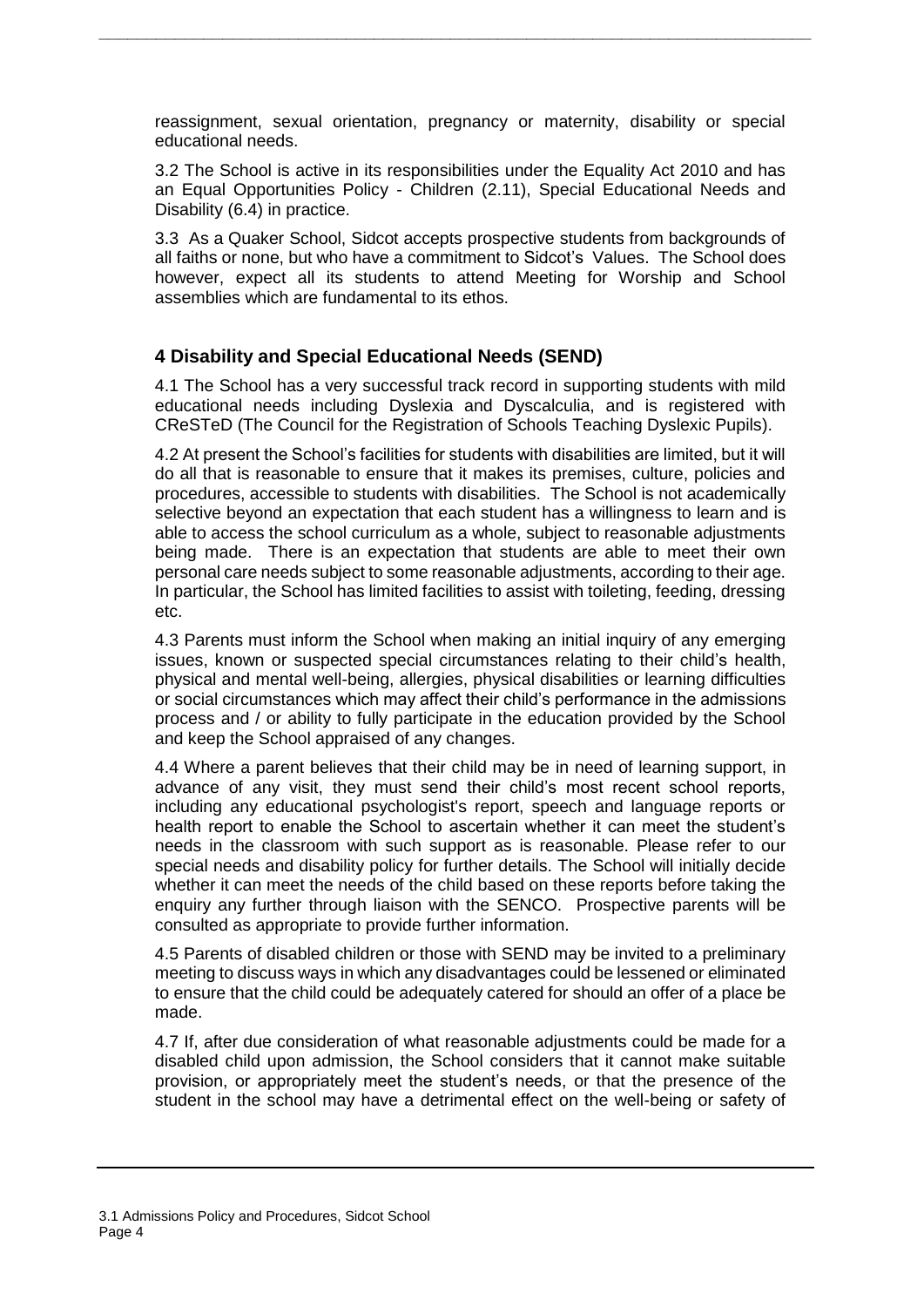other members of the community, it will inform the parents of its decision to decline admission and the reasons for it.

**\_\_\_\_\_\_\_\_\_\_\_\_\_\_\_\_\_\_\_\_\_\_\_\_\_\_\_\_\_\_\_\_\_\_\_\_\_\_\_\_\_\_\_\_\_\_\_\_\_\_\_\_\_\_\_\_\_\_\_\_\_\_\_\_\_\_\_\_\_\_\_\_\_\_\_**

4.8 If a child's disability becomes apparent to the School after admission, the School will consult with parents about what reasonable adjustments, if any, can be made in order to allow the child to continue at the School. If, after reasonable adjustments have been considered, the School is unable to adequately cater for and meet the needs of the child, the Headmaster may request parents to withdraw their child. Provided that the parents provided full disclosure of any emerging issues and special circumstances which may have affected their child's admission at the appropriate time, in accordance with paragraphs 4.3 and 5.3, fees in lieu will not be payable in these circumstances and the deposit will be returned.

## <span id="page-4-0"></span>**5 The Admissions Procedure**

5.1 Interested parents should view the School's website [www.sidcot.org.uk](http://www.sidcot.org.uk/) on which a copy of the prospectus can be found – [www.sidcot.org.uk/admissions/contact.](file://///SIDCOT.LOCAL/SIDCOT-DFS/Confidential/Policies/Policies%20under%20review/Policies%20for%20upload%20to%20master/www.sidcot.org.uk/admissions/contact) A hard copy of the prospectus may also be requested. Those with an interest can find out more by attending an Open Morning, or by requesting that a visit and tour of the School be arranged at a convenient time. Parents are asked to supply any educational psychologist reports or other reports which may be related to special educational needs and disability (SEND) in advance of the visit, if appropriate. Please refer to paragraphs 6 -11 of this document for specific entry requirements to the School.

5.2 Following the enquiry and/or visit, if parents would like to pursue their interest in a place for their child, an application form needs to be completed and submitted together with the relevant fee (which is non-refundable) to the Head of Admissions.

5.3 On receipt of the Application Form, entrance assessment tests (for setting purposes) will need to be taken. These assessments can take place at the School or in the office of a trusted agent who already has a contract with the School. Copies of relevant school reports as well as any educational psychologists' or speech and language therapists' or health reports will also be required.

5.4 Each prospective student will have a one-to-one interview with either the Head, a Deputy Head, member of the Senior Management Team, or other appropriate staff member. If it is not possible to attend the School for a personal interview, this can be held via SKYPE (or other visual media).

5.5 For all UK applicants, the School will ask the Head of the prospective student's current school to provide a written reference regarding the prospective student's academic ability, attitude and behaviour, involvement in school life, talents and interests, and any other special circumstances such as special education needs, or a disability. The reference may also include the results of tests taken at the school (such as NFER or SATs) and predicted grades at GCSE (if appropriate), and a request for confirmation that all fees have been paid up to date. This request will not be made until the parents have advised that it is appropriate to do so.

5.6 Parents must disclose any particular known or suspected circumstances relating to their child's health, physical and mental well-being, allergies, physical disabilities, self-care needs or learning difficulties or social circumstances which could have the effect of impacting on their child's learning and social behaviours, or those of other children in their prospective class. Failure to disclose important information during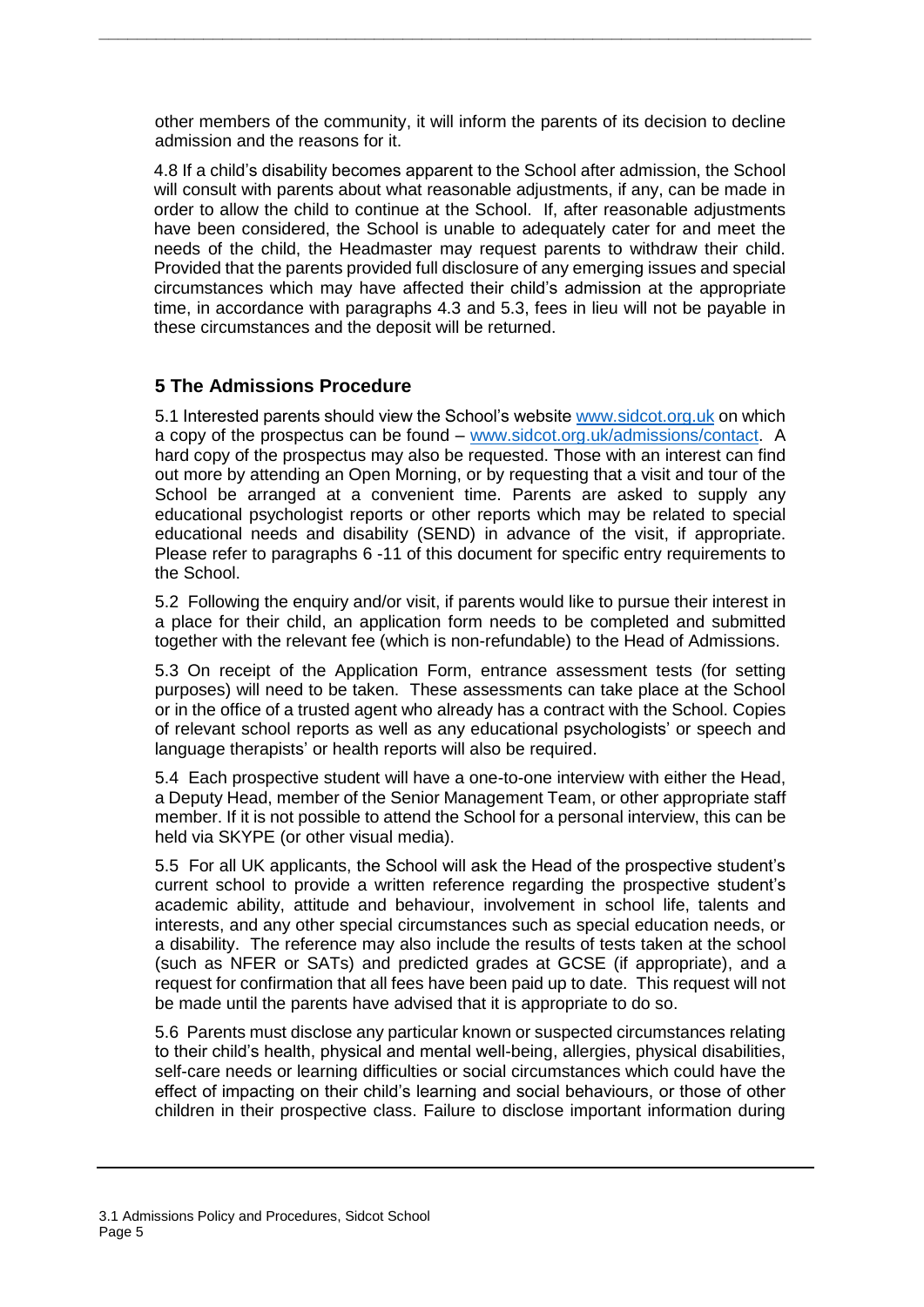the admission process is in breach of the Parent Contract and may lead the School to withdraw a student after acceptance.

**\_\_\_\_\_\_\_\_\_\_\_\_\_\_\_\_\_\_\_\_\_\_\_\_\_\_\_\_\_\_\_\_\_\_\_\_\_\_\_\_\_\_\_\_\_\_\_\_\_\_\_\_\_\_\_\_\_\_\_\_\_\_\_\_\_\_\_\_\_\_\_\_\_\_\_**

5.7 Once all aspects of the admissions process are complete and the application is approved (or as soon as a place becomes available for those students on the waiting list), the School will send an Offer Letter to the parents which will also set out any specific conditions relating to the offer of a place. An offer of a place at the School will be subject to the School's terms and conditions set out in the Parent Contract.

5.8 The student's parents must read the legally binding Parent Contract before signing and returning the Acceptance Form to the Head of Admissions, together with the deposit payment and a completed Medical Card, in order to accept and secure the place. The amount of the deposit will be advised at the time of application. The deposit will form part of the general funds of the School until it is repaid without interest following settlement of all outstanding fees and extras due to the School upon the student leaving, or where it is otherwise forfeited in accordance with the terms of the Parent Contract.

## <span id="page-5-0"></span>**6 Admission Criteria**

6.1 In all cases, the Headmaster has to agree the admission of any student. The Headmaster's decision is final.

6.2 It is a condition of admission that:

- The student meets the admissions criteria set out in this policy;
- Any conditions of entry to the School are fulfilled;
- Full disclosure of any SEND and any additional needs are made;
- The School receives a signed Acceptance Form:
- The School receives payment of a deposit and a signed Parent Contract;
- The School receives a copy of the student's passport;
- The School receives a copy of the student's birth certificate in order to verify who has parental responsibility for the student, and is provided with a copy of any relevant court documents that set out matters affecting the student's care or living arrangements;
- The applicant (student) is of appropriate age and maturity;
- The School can adequately cater for and meet the needs of any disability and/or special educational needs.
- In the case of students from overseas, that a Guardian is appointed in accordance with the Guardianship Agreement completed to the School's satisfaction unless the student is attending for one term or less and has appropriate arrangements in place.

### <span id="page-5-1"></span>**7 Nursery**

7.1 Nursery take children from the term after they have turned 3. Once an application has been made with session choices, the child will be invited for two taster sessions, one of which will include lunch.

7.2 Following the taster sessions a decision will be made as to whether a place will be offered. If an offer is made; a home visit will then follow. The purpose of the home visit is to see the child in his or her familiar environment, and for the parent to share pertinent information with their child's key worker. The School will advise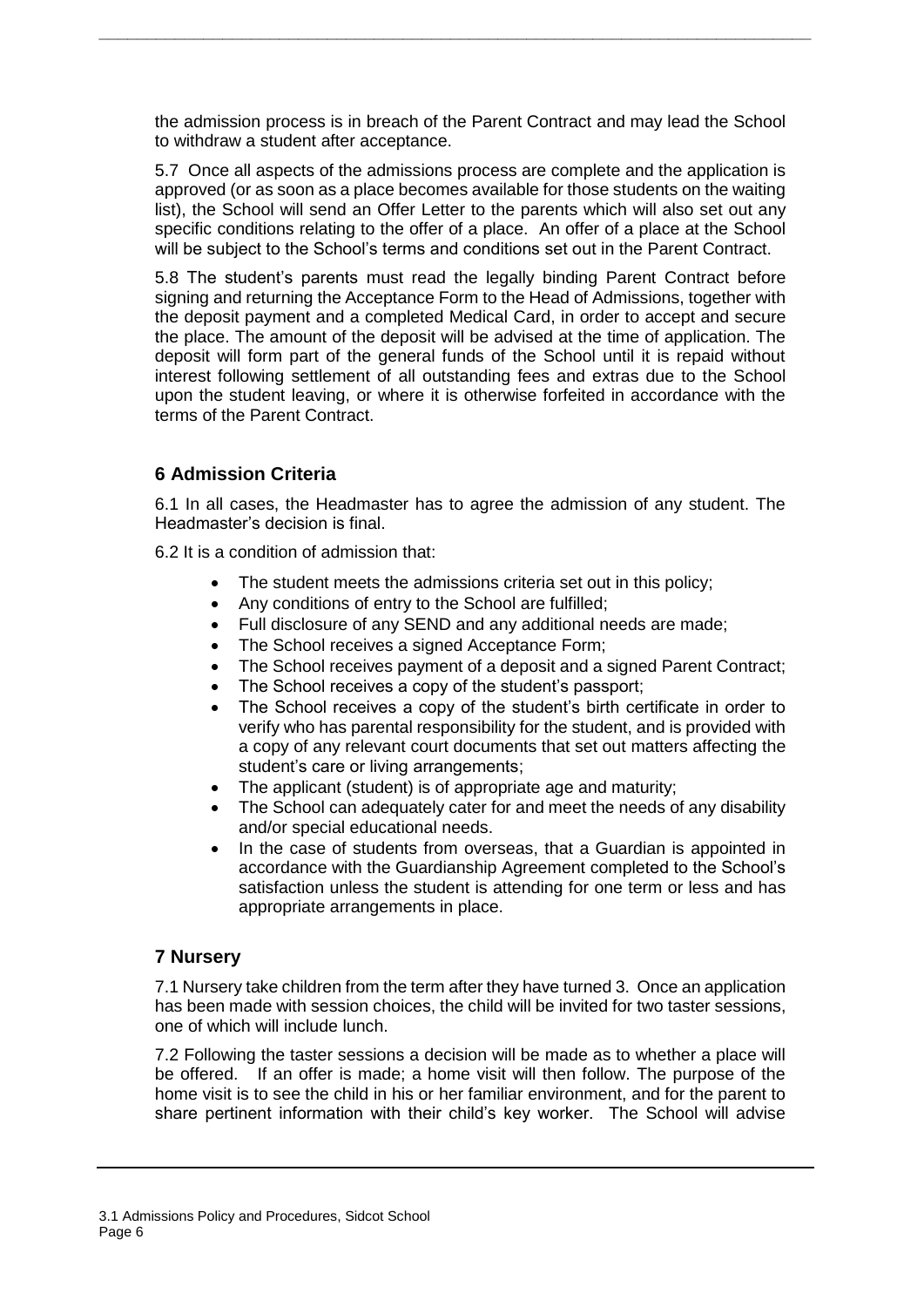parents if it feels that a further taster session is necessary to determine the offer of a place.

**\_\_\_\_\_\_\_\_\_\_\_\_\_\_\_\_\_\_\_\_\_\_\_\_\_\_\_\_\_\_\_\_\_\_\_\_\_\_\_\_\_\_\_\_\_\_\_\_\_\_\_\_\_\_\_\_\_\_\_\_\_\_\_\_\_\_\_\_\_\_\_\_\_\_\_**

7.3 In the half term before their start date, a confirmation letter of session choices and start date will be issued. Siblings are given priority of sessions, following that, priority will be given to those children who will be transferring into Sidcot's Reception class.

7.4 Children should be toilet trained on entry to the Nursery, but in the case of children with disabilities, an assessment will be made on a case by case basis in line with the School's duty to make reasonable adjustments. The School has limited facilities available for those with continence issues.

#### <span id="page-6-0"></span>**8 Junior School**

8.1 Admission to Nursery does not guarantee the offer of a place in the Junior School if the Junior Head is of the view that the offer of a place is not in the best interests of the School or pupil. Where relevant the principles in paragraph 4.8 will apply.

8.2 Prospective pupils who are new to the School, are assessed for eligibility by attending a two-day Taster Programme. This will apply whether the proposed start date is at the beginning of the year or mid-year.

8.3 During the taster days, the prospective pupils will be paired with an existing pupil in the year group they would be joining, shadow them and have an opportunity to experience the routines, teaching and general atmosphere of the School.

8.4 In order to ensure we are able to meet the needs of prospective pupils, an additional taster day may be required by the School and/or an assessment session with our Learning Support specialist. The assessment will take place during the course of the taster days.

8.5 Prospective pupils who wish to be considered for entry to Years 3 – 6 will also be required to sit a baseline test in Maths and English. This will not form part of the taster days, but will be organised through the Admissions Department at a mutually convenient time.

8.6 Feedback from the Taster Programme is given to the Head of Junior School by class teachers. This information is considered alongside test results, a current school report and any other relevant reports.

8.7 The Head of the Junior School, in conjunction with the Headmaster, shall then decide whether the School can meet the pupil's academic, social and pastoral needs, and whether awarding a place is in the best interests of the student and the School community. Feedback is given to parents as soon as possible once a decision has been made, after which arrangements for the student to start will be made.

8.8 In the case of children entering Junior School from Sidcot's Nursery; the process outlined above will not be followed, as they will have been assessed in the Nursery.

8.9 The School reserves the right to refuse entry to any existing pupil into any year from Reception to Year 6, if in the opinion of the Junior School Head, the School does not meet the educational, pastoral and social needs of the pupil concerned or it is not in the best interests of the School Community for them to continue.

#### <span id="page-6-1"></span>**9 Senior School**

9.1 The School assesses prospective students for eligibility to enter the Senior School on the basis of a current school report and/or any other relevant reports.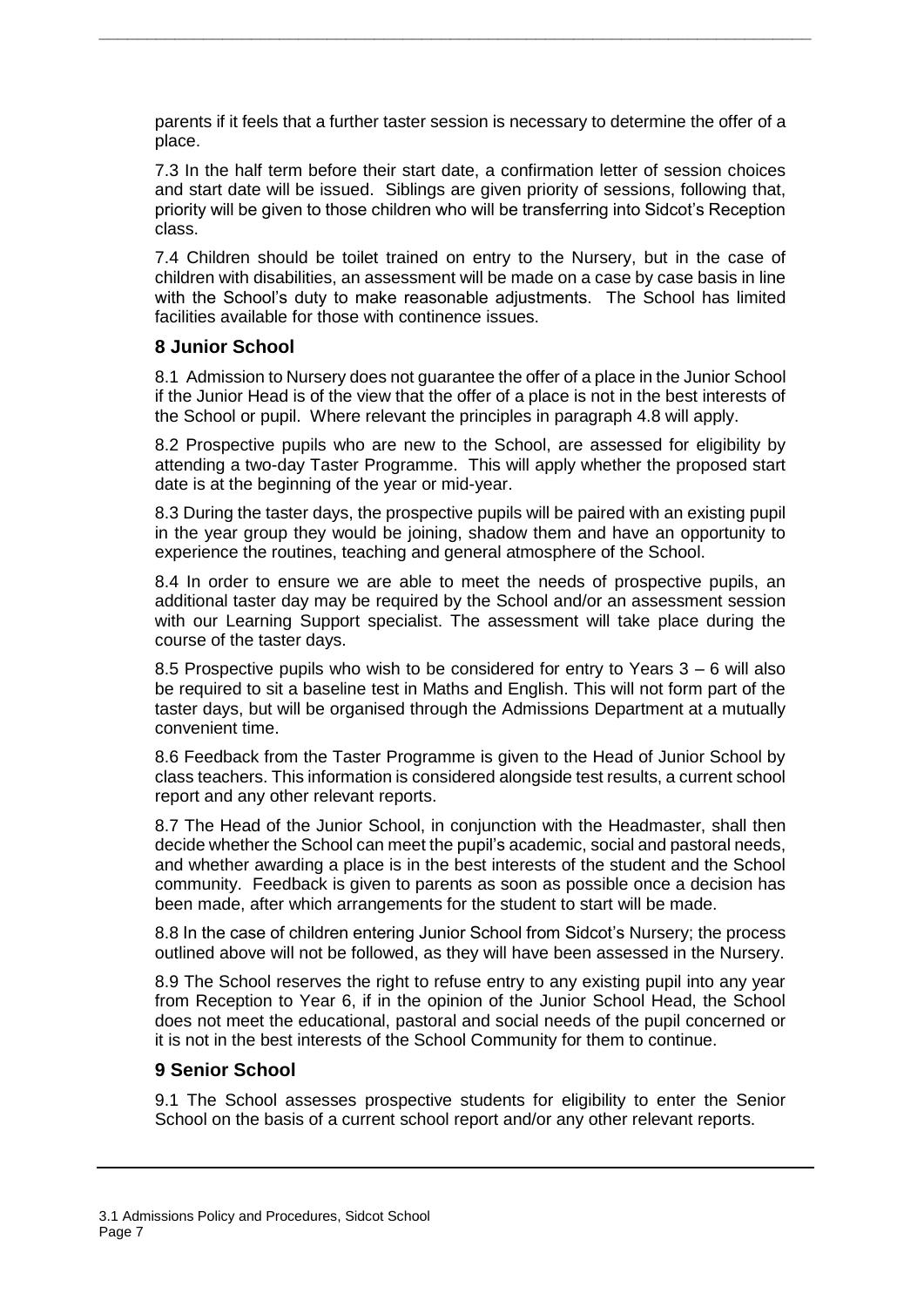9.2 A formal interview with the Headmaster or a Deputy Head and in some cases, a Taster Day, also form part of the School's assessment for eligibility to ascertain if the School can meet the student's academic, social and pastoral needs and whether awarding a place is in the best interests of the student and the best interests of the School Community. The School may request such further information as it considers necessary when considering whether to award a place. The School requires all students entering Years 7-10 (Third Form to Lower Fifth Form) to take assessments in English and Mathematics. It uses the outcomes of these tests to give a clear understanding of the student's ability in those subjects and an indication of whether they will be able to access a mainstream curriculum. These baseline tests help us to place the student in the correct set and forms an important part of the student's educational monitoring and assessment throughout the School.

**\_\_\_\_\_\_\_\_\_\_\_\_\_\_\_\_\_\_\_\_\_\_\_\_\_\_\_\_\_\_\_\_\_\_\_\_\_\_\_\_\_\_\_\_\_\_\_\_\_\_\_\_\_\_\_\_\_\_\_\_\_\_\_\_\_\_\_\_\_\_\_\_\_\_\_**

9.3 Entry to the Junior School does not guarantee the offer of a place in the Senior School, if the Head is of the view that the offer of a place is not in the best interests of the School or student. Where relevant the principles in paragraph 4.8 will apply.

## <span id="page-7-0"></span>**10 Sixth Form Entry**

10.1 The requirement for entry is an expectation of a minimum of five 'standard' GCSE passes (formerly five grade C or above).

10.2. To have the very best chance of passing some IB and A level subjects students should have a 'strong' pass (grade 5 or above) in that subject at GCSE. A grade 5 in Maths and English is required for entry on the IB diploma.

10.3 Success by the end of Year 12 (to gain at least a pass in all subjects taken in the internal exams at the end of Year 12) is a requirement for progression into Year 13.

### <span id="page-7-1"></span>**11 International Students**

11.1 The School requires all prospective international students to provide a school report, personal statement and internationally recognised English qualification at the level appropriate to the course they are taking (please see below). If there is no evidence of an English qualification, prospective students will usually be required to take the Oxford Placement online test to assess their level of English. Prospective students must undertake such tests under strict examination conditions either at their current school or at a recognised educational agent's office who has an existing formal Contract with Sidcot School.

11.2 It is accepted that it is not always possible to visit the School for an interview. In such cases, the School uses SKYPE or other such means to interview the prospective student. During this interview, the School will verify the student's identity and language ability as well as assessing the student's potential to take an active part in school life and make the most of the opportunity on offer.

11.3 Please find below the guidelines for the level of English expected of an international student at each entry point to the School along with requirements for the admissions process: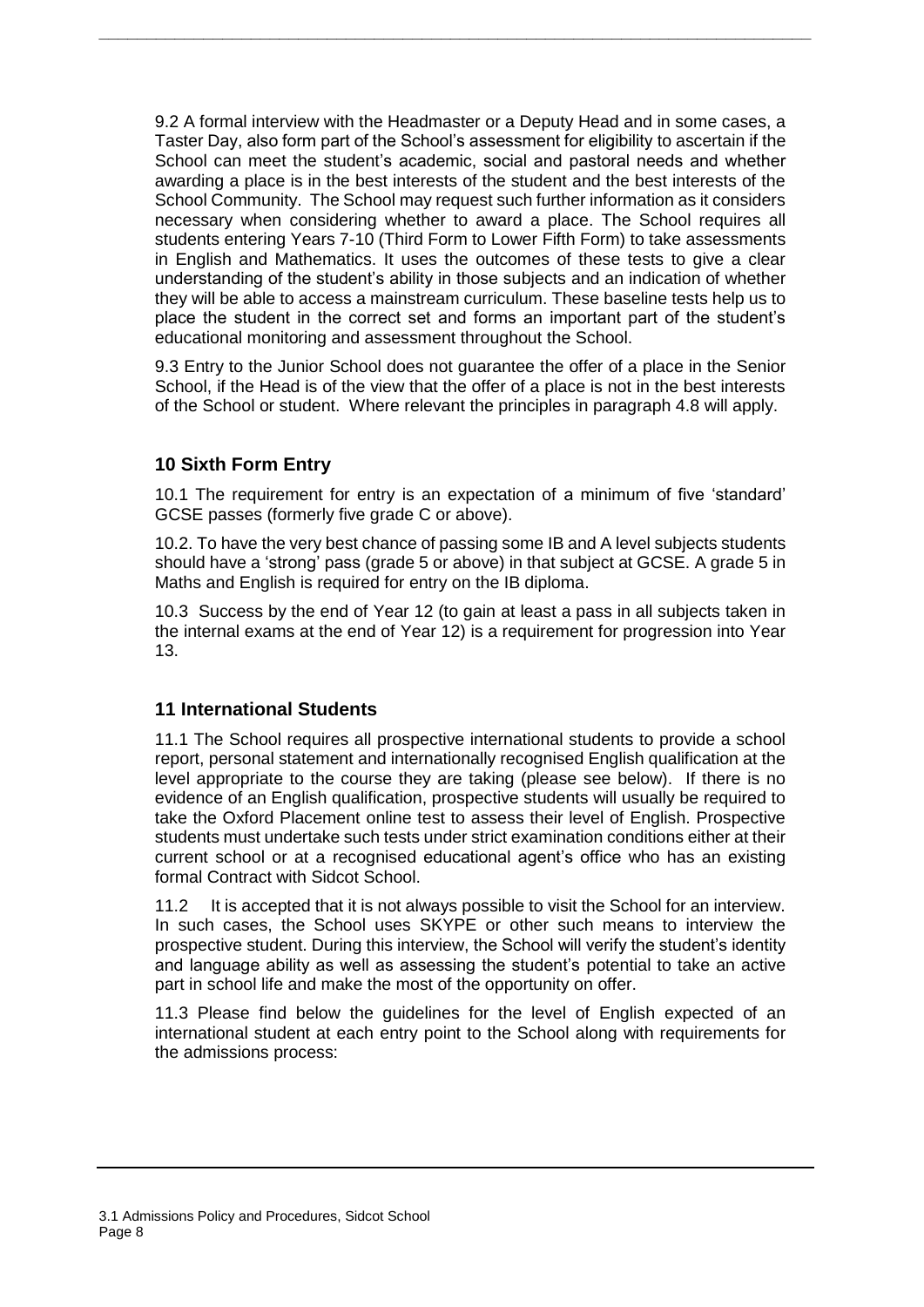- 11.3.1 Senior School entry (Years 7 and 8):
	- Minimum level A2 ability in the CEFR (Common European Framework of Reference) for languages as stated by the UK Border Agency or an equivalent internationally recognised qualification. Students without such a qualification will usually be asked to do an online Oxford Placement test.

**\_\_\_\_\_\_\_\_\_\_\_\_\_\_\_\_\_\_\_\_\_\_\_\_\_\_\_\_\_\_\_\_\_\_\_\_\_\_\_\_\_\_\_\_\_\_\_\_\_\_\_\_\_\_\_\_\_\_\_\_\_\_\_\_\_\_\_\_\_\_\_\_\_\_\_**

- Prospective students will have a one to one SKYPE interview to test their motivation for coming to Sidcot. Maths will be tested on arrival at the School for setting purposes.
- 11.3.2 Senior School entry (Years 9, 10):
	- Minimum level B1 ability in the CEFR (Common European Framework of Reference) for languages as stated by the UK Border Agency or an equivalent internationally recognised qualification. Prospective students without such a qualification will be asked to do an online Oxford Placement test.
	- Prospective students will have a one to one SKYPE interview to test their motivation for coming to Sidcot. Maths will be tested on arrival at the School for setting purposes.
- 11.3.3 Y11 Pathway the one year GCSE course for overseas students:
	- Minimum level B1 ability in the CEFR (Common European Framework of Reference) an equivalent internationally recognised qualification. Prospective students without such a qualification will be asked to do an online Oxford Placement test.
	- Prospective students will have a one to one SKYPE interview to check their English ability and motivation for coming to Sidcot. Maths will be tested on arrival at the School for setting purposes.
- 11.3.4 Sixth Form A Level and Sports BTEC (Year 12):
	- Minimum level B2 ability in the CEFR (Common European Framework of Reference) or an equivalent internationally recognised qualification. Prospective students without such a qualification will be asked to do an online Oxford Placement test.
	- Prospective students will have a one to one SKYPE interview to test their motivation for coming to Sidcot. Prospective students will be required to take a Maths test as part of the admissions process if they plan to study Maths, Chemistry, Accounting or Physics.
- 11.3.5 Sixth Form International Baccalaureate Diploma (Year 12):
	- Minimum level IELTs 6.0 or B2/C1 ability in the CEFR (Common European Framework of Reference) or an equivalent internationally recognised qualification. Prospective students without such a qualification will be asked to do an online Oxford Placement test.
	- Prospective students will have a one to one SKYPE interview to test their motivation for coming to Sidcot and take a Maths test under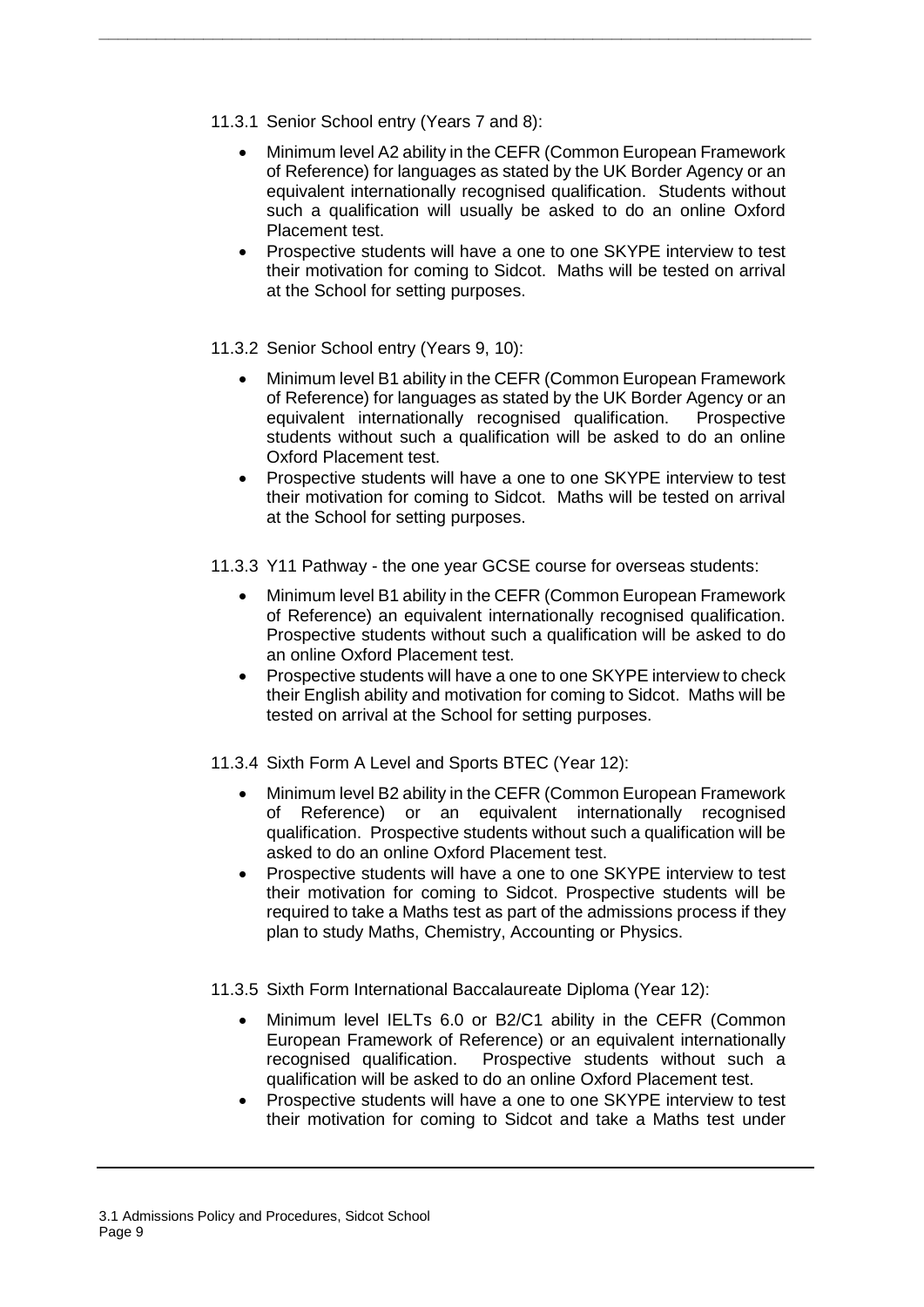exam conditions either at their current school or at an educational agent's office to assess their suitability for the IB programme.

#### <span id="page-9-0"></span>**12 Guardian Requirement for Overseas Students**

12.1 During their time at Sidcot, all international students must have a UK Guardian. Guardians may be a relative or a family friend who is over 25 years of age and lives within 50 miles of the School. They may not be living in student accommodation, and must have suitable accommodation available to them. The Guardian must be appointed by parents before the student arrives in the UK. If there is no appropriate friend or family member who is able to accept the role; the parents must appoint a Guardian from a professional guardianship agency – the School recommends the selection of a Guardian registered with AEGIS. The School does not appoint Guardians on behalf of students. The Guardian must be able to care for the student at short notice, at times of illness, recuperation, in the event of an exclusion, or otherwise as necessary, in addition to liaising with the School as necessary and providing the first point of contact. It is a condition of entry to the School that the Guardianship agreement is completed to the School's satisfaction in respect of overseas students.

**\_\_\_\_\_\_\_\_\_\_\_\_\_\_\_\_\_\_\_\_\_\_\_\_\_\_\_\_\_\_\_\_\_\_\_\_\_\_\_\_\_\_\_\_\_\_\_\_\_\_\_\_\_\_\_\_\_\_\_\_\_\_\_\_\_\_\_\_\_\_\_\_\_\_\_**

### <span id="page-9-1"></span>**13 International Students who reside outside the EU / EEA**

13.1 All prospective international students who reside outside of the EU (and are not ordinarily resident in the UK) will also require a CAS (Certificate of Acceptance of Study) from the School to be able to apply for a visa to study in the UK for the given period of their course. All prospective students must read carefully the requirements of a Tier 4 Student Visa to make sure they meet the criteria before making an application to the School. These requirements are found on the UK government website [\(www.gov.uk\)](http://www.gov.uk/). The School has contracted the support of The Taylor Partnership Ltd to manage and deliver the School's Tier 4 system so international families and their agents will be guided through the visa application process by these experts. The School's Tier 4 policy may be found at appendix 2.

13.2 A prospective student, who has accepted a place at the School, but fails to attend the course because a visa has been refused, must pay a full term's fees in lieu of notice.

13.3 A CAS will not be issued until the School has received the signed Acceptance Form, deposit and application fee in full and a copy of the passport and details of an appointed UK guardian.

13.4 All oversees students from outside the EU must have a valid Biometric Residence Permit (BRP) with healthcare surcharge paid, if applicable. A BRP application is made as part of the visa process.

13.5 All non-UK resident EU students must hold a valid European Health Insurance Card (EHIC), and / or private health insurance. The EHIC card provides cover for health care whilst in any EU country including emergency medical care and essential ongoing treatment without any upfront payment. Any changes concerning BREXIT that may arise in the UK over coming months will not affect the EHIC scheme until after 2020.

13.6 Parents may feel they would like their son/daughter to also have private health insurance whilst at Sidcot School in order to provide additional medical benefits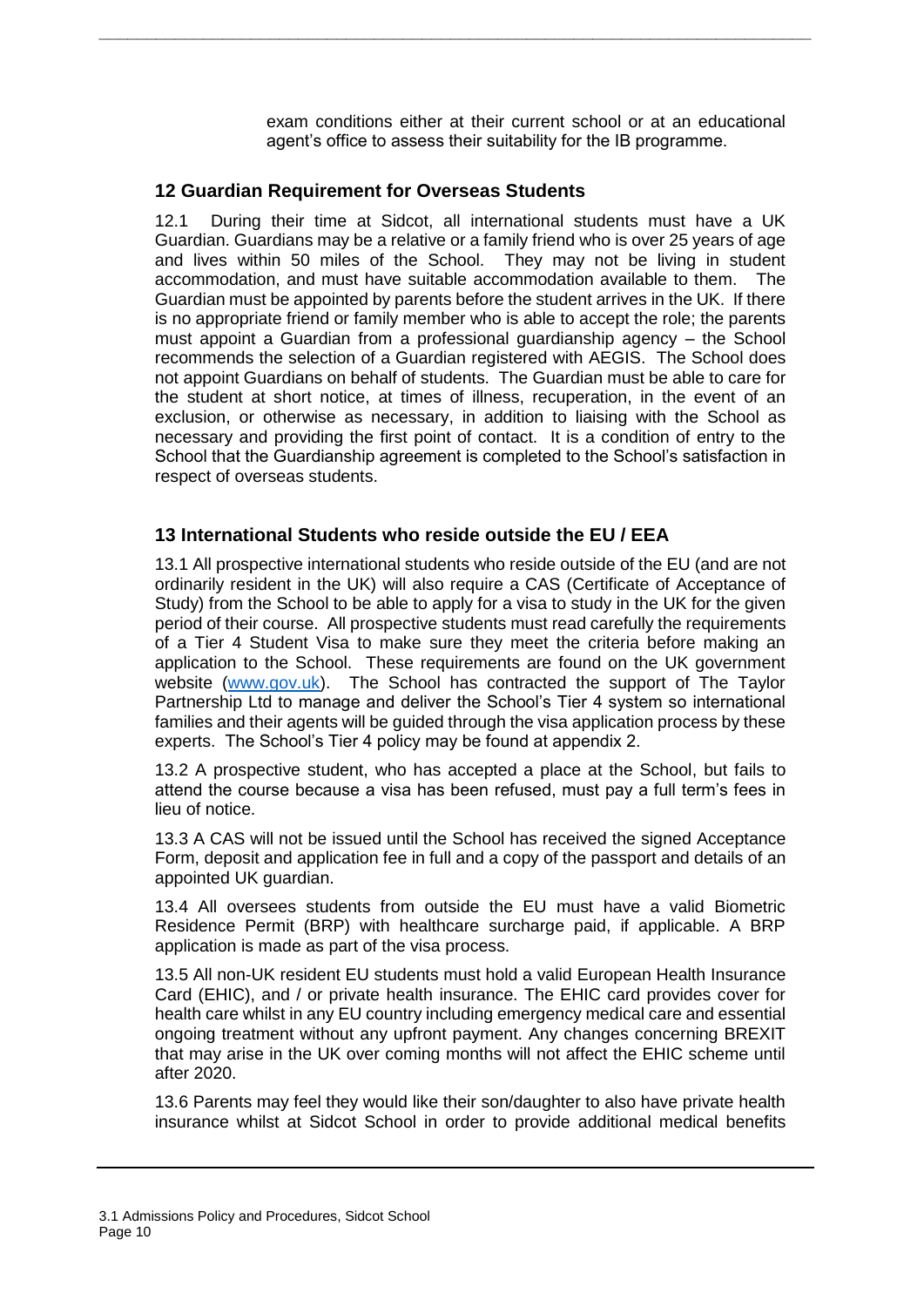whilst in the UK. It is the parents' responsibility to check the terms of cover of any private medical insurance, and whether the insurance company requires the student to have an EHIC card in any event. Private health insurance may still be require the payment of x-rays, medical care or treatment upfront with the ability for the parents to claim reimbursement from the insurance company subsequently.

**\_\_\_\_\_\_\_\_\_\_\_\_\_\_\_\_\_\_\_\_\_\_\_\_\_\_\_\_\_\_\_\_\_\_\_\_\_\_\_\_\_\_\_\_\_\_\_\_\_\_\_\_\_\_\_\_\_\_\_\_\_\_\_\_\_\_\_\_\_\_\_\_\_\_\_**

13.7 The School Health Centre requires a copy of the student's BRP / EHIC card, and/or valid health insurance certificate, to keep on file in case medical treatment is required at any time whilst in school.

13.8 Some students who may require long term, or elective treatment whilst at Sidcot School. Some treatment may also need to be provided privately, or be referred back to medical services within their home country. If a student has a pre-existing medical condition requiring medication, medical equipment or treatment, parents must provide full information prior to joining Sidcot School, and agree treatment management with the School Nursing Team and any insurance company. Arrangements for the provision of medication and medical equipment is the responsibility of parents.

### <span id="page-10-0"></span>**14 Waiting Lists**

14.1 Where classes/year groups are full, the School will operate waiting lists. Where this is the case it will offer a place conditional on a vacancy becoming available, at which time it will contact the parents. When the non-refundable application fee is received, the position on the waiting list is secured and prioritises the students on a first-come, first-served basis. When a place becomes available, the School will notify the student at the top of the waiting list in writing to ascertain whether they want to take up the place. If they decline, the option will go to the next student on the list and so on. A student on the waiting list for entry in a particular year, may defer entry once to a later year although the School does not accept students into Years 11 and 13; in so doing, however, the student will forfeit his/her position on the waiting list (if one exists) and will be placed next in line of the new chosen year group.

- a) The School will, give priority to applications from a child whose sibling already attends the School.
- b) Children who are intending to enter the Junior School will be given priority when allocating Nursery places.
- c) Children who are in the Junior School will be given priority when allocating Senior School places.
- d) Parents are advised to contact the School well in advance of the anticipated start date in order to ensure a place is available.

### <span id="page-10-1"></span>**15 Scholarships**

.15.1 The School offers a range of academic and talent scholarships on entry to Sidcot in Years 7, 9, 10 and 12. Please request details from the Head of Admissions. The Scholarship policy is available on the School's website.

### <span id="page-10-2"></span>**16 Bursaries**

16.1 Means-tested bursaries are available in cases where financial assistance is required. The level of assistance varies each year according to the amount of funds available and the number of applications received. Bursary forms and further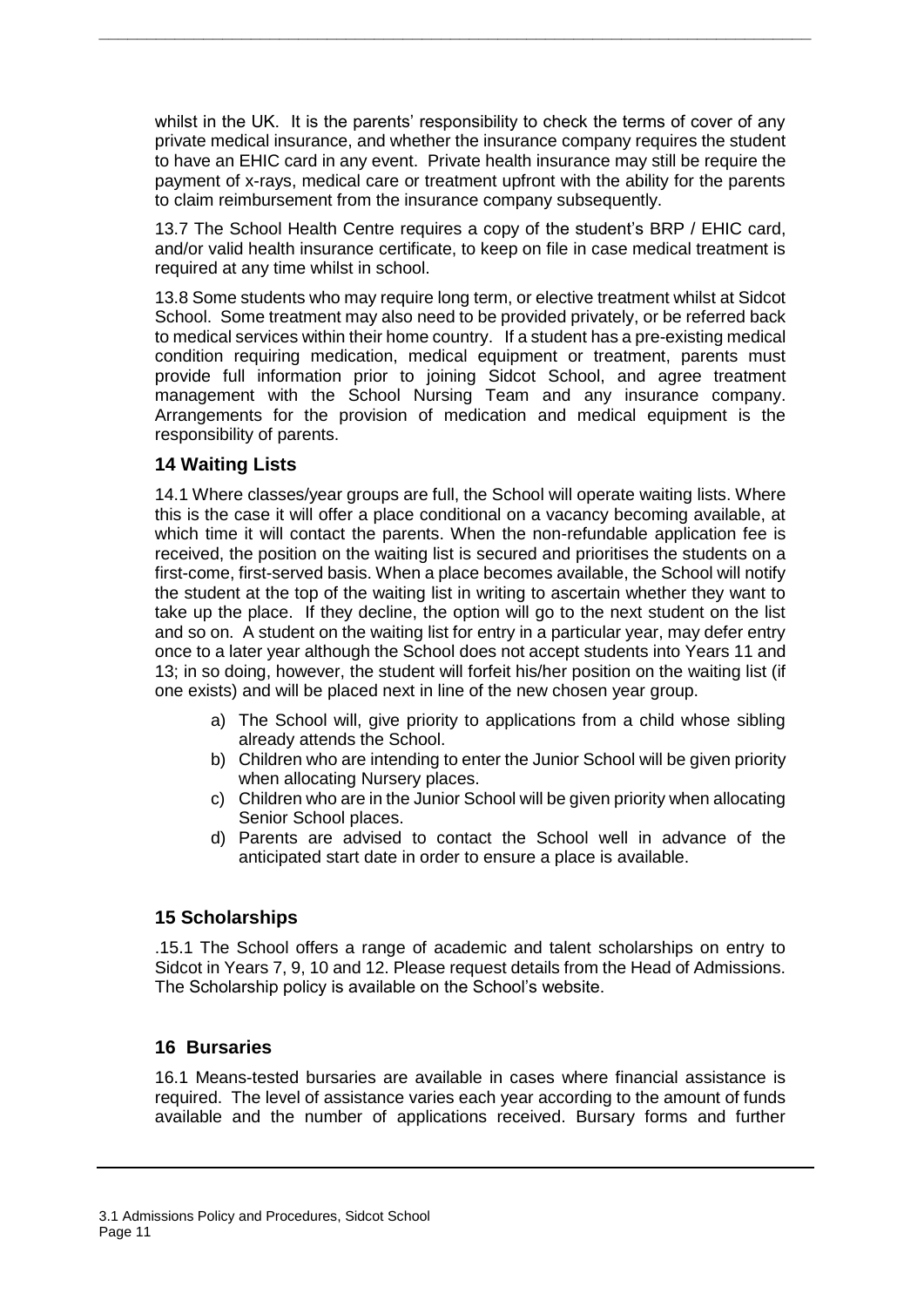information about bursary applications are available from the Head of Admissions. The Bursaries Policy is available on the School's website.

**\_\_\_\_\_\_\_\_\_\_\_\_\_\_\_\_\_\_\_\_\_\_\_\_\_\_\_\_\_\_\_\_\_\_\_\_\_\_\_\_\_\_\_\_\_\_\_\_\_\_\_\_\_\_\_\_\_\_\_\_\_\_\_\_\_\_\_\_\_\_\_\_\_\_\_**

## <span id="page-11-0"></span>**17 Other Factors**

17.1 Prospective Student's age

17.1.1 Very occasionally, the School may offer a place to a student resulting in them being one year ahead or behind their standard year group, if it considers as a matter of professional judgement that this is in the best interests of the student and the School.

17.2 Special circumstances

17.2.1 In any of these cases, the School may request further information such as a medical certificate or educational psychologist's report and any associated correspondence or details from the student's current school (including samples of work) or any family history of a condition, considered necessary in order for us to make a fair assessment.

17.3 Special Considerations

17.3.1 If the School has to decide between two or more prospective students who meet the admission requirements after giving all appropriate allowances and special consideration, it will give preference to children of Members of and Attenders at the Religious Society of Friends. It may also give further preference to a prospective student the priority of these considerations would be decided on a case by case basis:

- who already has a brother/sister in the School or whose parent or grandparent was a former student;
- who is planning to join Nursery and is intending to enrol in the Junior School for Reception and beyond;
- whose parent is a current member of staff;
- with a particular skill, talent or aptitude; or
- for whom, in certain circumstances, a boarding place is sought.

### <span id="page-11-1"></span>**18 Appeals Procedure**

18.1 In the event of the School being unable to offer a student a place, parents may appeal to the Headmaster in writing, within 14 days of receipt of the School's decision. The Letter of Appeal should set out clearly the grounds for the appeal and include any relevant supporting documentation. A panel consisting of at least one senior member of staff and one member of the Board of Governors will examine the appeal. They may invite the parents to attend an appeal meeting, but are not bound to do so if they consider that the relevant facts are already available. The School will notify the parents of the Panel's decision, in writing, within 21 days of receipt of the letter of appeal. If an appeal is made during school holidays and the Panel does not expect to be able to notify a decision within this period, the School will notify the parents of this in writing.

### <span id="page-11-2"></span>**19 Data Protection**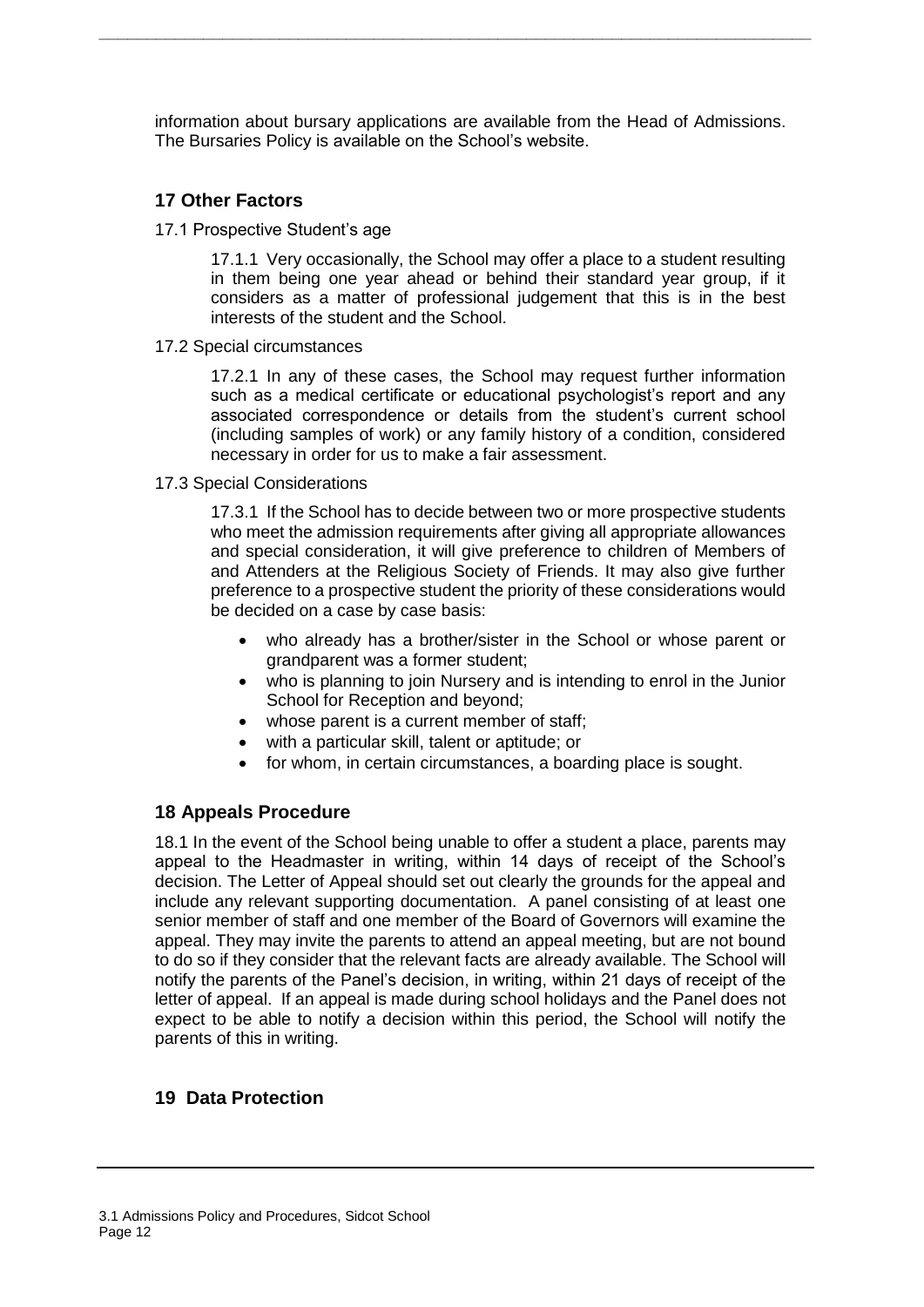19.1 The School will take all reasonable measures to safeguard information provided as part of the admissions process. Information gathered as part of the admissions process will form part of the student's record in the case of successful applicants. Information gathered as part of the application for applicants who are not offered a place will be destroyed after the student ceases to be of school age as it is not unusual for a deferred application for a place to be made.

**\_\_\_\_\_\_\_\_\_\_\_\_\_\_\_\_\_\_\_\_\_\_\_\_\_\_\_\_\_\_\_\_\_\_\_\_\_\_\_\_\_\_\_\_\_\_\_\_\_\_\_\_\_\_\_\_\_\_\_\_\_\_\_\_\_\_\_\_\_\_\_\_\_\_\_**

19.2 The School's Privacy Notice advises how the School processes the data provided.

### <span id="page-12-0"></span>**20 Review**

20.1 This Policy will be reviewed annually by the Director of External Relations in conjunction with the Board of Governors.

#### <span id="page-12-1"></span>**21 Statutory Guidance, Regulations and References**

- The Equality Act 2010
- The Education Independent School Standards (England) Regulations (2014)
- The Handbook for the Inspection of Schools (Commentary on the Regulatory Requirements) 2018.
- UKBA (UK Border Agency returned to Home Office control) legislation for sponsoring Tier 4 students.
- The Data Protection Act 2018
- The European General Data Protection Regulation 2016

#### <span id="page-12-2"></span>**22 Related Policies**

Equal Opportunities – Children

Bursaries Policy and Procedure

Special Needs and Disability in Practice

#### **23. Date of Review**

This policy was last updated in March 2020 when the Tier 4 policy was included. This policy s subject to annual review, unless a sooner review is required by a change to legislation, best practice or procedure.

#### **Appendix 1** – **Key Persons Involved in the Admission Process**

<span id="page-12-3"></span>

| Responsibility for the overall assessment of<br>a student's suitability for admissions | Iain Kilpatrick, Headmaster               |
|----------------------------------------------------------------------------------------|-------------------------------------------|
| Responsibility for Admissions in the whole                                             | Angela Dudley-Warde, Director of External |
| school and for this Policy                                                             | <b>Relations</b>                          |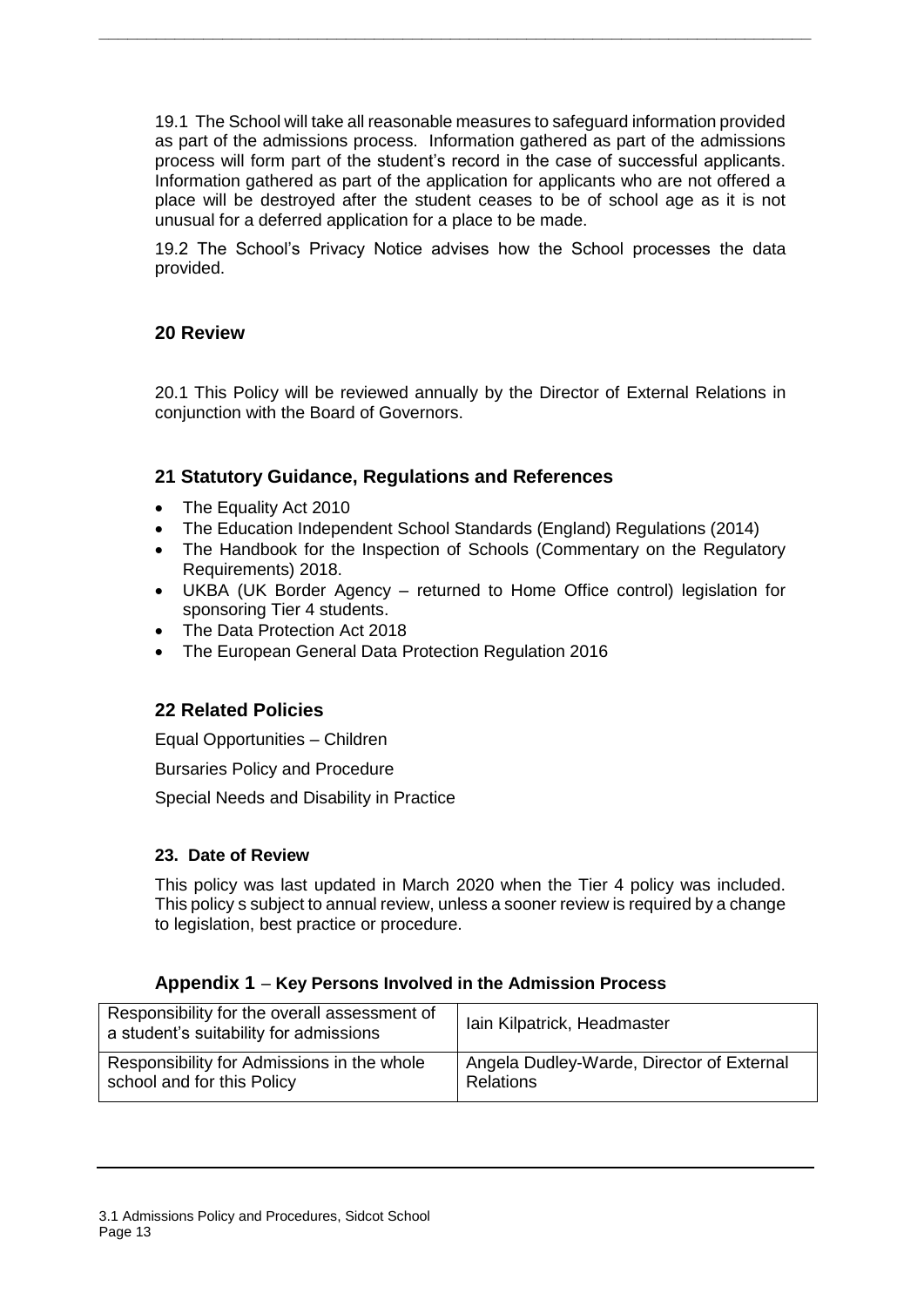| Responsibility for the management of the<br>Admissions process                                           | Claire Rundle – Head of Admissions                            |
|----------------------------------------------------------------------------------------------------------|---------------------------------------------------------------|
| Senior School academic assessment<br>including overall assessment of Special<br><b>Educational Needs</b> | Christian Hughes, Deputy Head (Academic)                      |
|                                                                                                          | Joanna Leite Deputy Head (Pastoral                            |
| Deputy Head Pastoral                                                                                     | Veronika Chidemo Assistant Head (Pastoral<br>Care & Wellbeing |
| Special Educational Needs Coordinator<br>(SENCo)                                                         | Sarah Bates, Head of Learning Support                         |
| Junior School student assessment                                                                         | Natalie Bone, Head of Junior School                           |
| Responsibility for allocation of boarding<br>places                                                      | Joanna Leite, Deputy Head (Pastoral)                          |
| Contact details for the Admissions                                                                       | admissions@sidcot.org.uk                                      |
| Department                                                                                               | 01934 845212                                                  |

**\_\_\_\_\_\_\_\_\_\_\_\_\_\_\_\_\_\_\_\_\_\_\_\_\_\_\_\_\_\_\_\_\_\_\_\_\_\_\_\_\_\_\_\_\_\_\_\_\_\_\_\_\_\_\_\_\_\_\_\_\_\_\_\_\_\_\_\_\_\_\_\_\_\_\_**

## <span id="page-13-0"></span>**APPENDIX 2 - Tier 4 Policy and Procedure**

The School will work in partnership with its external advisers to ensure that it complies at all times with relevant legislation and UK Visas and Immigration (UKVI) Sponsor Guidance. The School will also follow the procedures set out below in order to ensure that all regulations are fully met and understood by all parties involved who will include parents, students and educational agencies making applications to Sidcot for entry as a new student.

### **Requirements for entry**

In accordance with its admissions policy, the School welcomes students from all over the world and is licensed by UKVI to sponsor students under Tier 4 who are nationals of countries outside the European Economic Area (EEA) and Switzerland.

As a Tier 4 licence holder, the School must demonstrate that there are systems and processes in place to monitor and keep adequate records of every student's immigration status.

### **Admissions procedure for Prospective students**

Where a student is identified as being subject to immigration control, evidence of nationality and immigration status will be requested for the student at the preadmission stage. The offer of a place cannot be confirmed without this evidence.

The School asks all applicants to state their nationality at the point of registration in the application form.

• All applicants will be interviewed as part of the process and Tier 4 applicants as per the Admissions Policy and EU/UK students will be requested to bring their passport to the interview as proof of their identity and nationality (either in person or by Skype).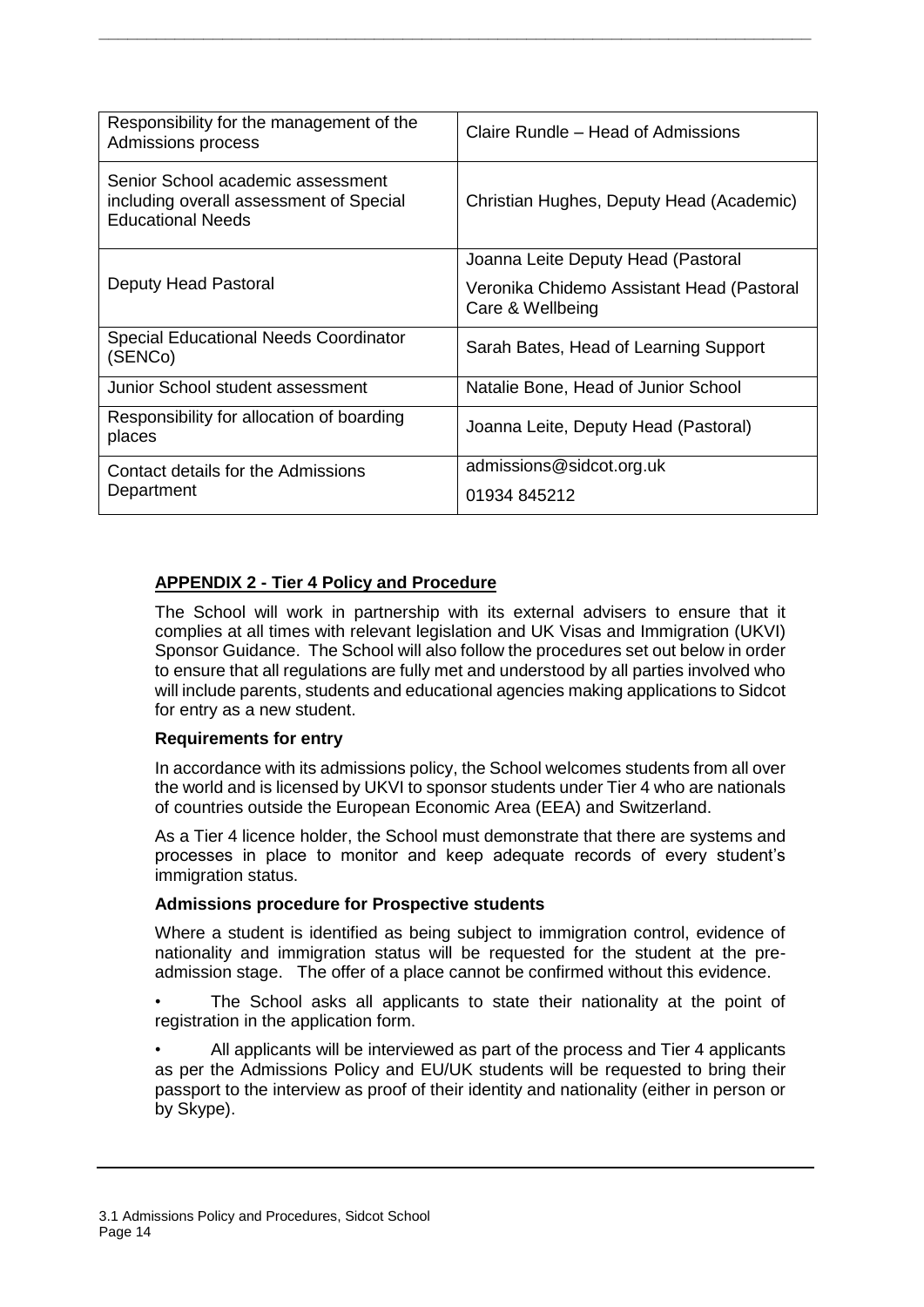• As of 01 January 2021 EU students will be requested to provide a "share code" to evidence their pre-settled or settled status.

**\_\_\_\_\_\_\_\_\_\_\_\_\_\_\_\_\_\_\_\_\_\_\_\_\_\_\_\_\_\_\_\_\_\_\_\_\_\_\_\_\_\_\_\_\_\_\_\_\_\_\_\_\_\_\_\_\_\_\_\_\_\_\_\_\_\_\_\_\_\_\_\_\_\_\_**

• Evidence of a student's nationality will again be requested at the point of offering a place at the School.

Past school reports and academic testing are required which will form part of the determination as to whether to offer a place.

• A copy of the original birth certificate is required with English translation

• Any academic testing done will be done at the School (during a visit) or the student's current school or the partner educational agency. Passport details and a certified translated birth certificates will be required as part of the process to assign a CAS (Confirmation of Acceptance for Studies) to support a visa application. Copies of these documents will be retained and information may be shared with the UKVI.

#### **Enrollment**

At interview stage the original current passport will be checked to see if the student is a genuine student and to confirm identity. .

Where a student's immigration permission is dependent on a parent's status, the School will also request the parent's original current passport and original biometric residence permit upon enrolling. Copies may be taken.

Students will be asked to provide their original current passport (with stamped vignette demonstrating their date of entry to the UK) in order to collect their Biometric Residence Permit (where applicable) upon arrival at school. Copies will be taken and stored securely. Where a student has entered the UK via e-gates and does not have a UK Entry Stamp they will be required to show other evidence of their date of entry, such as a plane ticket.

#### **Documents to be retained for Tier 4 Students**

The School will keep copies of the following documents in order to comply with the terms of their Sponsorship Licence. This information will be held on file for the duration of their time at the School plus one year.

• Each sponsored student's current passport pages showing all personal identity details.

- The student's Biometric Residence Permit (BRP) front and back.
- The student's absence and attendance record.
- A history of the student's contact details including UK residential address, mobile and home telephone number.

• Copies or originals of any evidence of assessment prior to making an offer to the student will also be retained by the School.

- Parental Consent Letter
- Copy of the Vignette & Evidence of date of entry to the UK
- Interview notes

If a student is living in foster care details of the name of the foster carer and the address where the foster carer and the student will be living will be given to the relevant local authority in whose the child will be living.